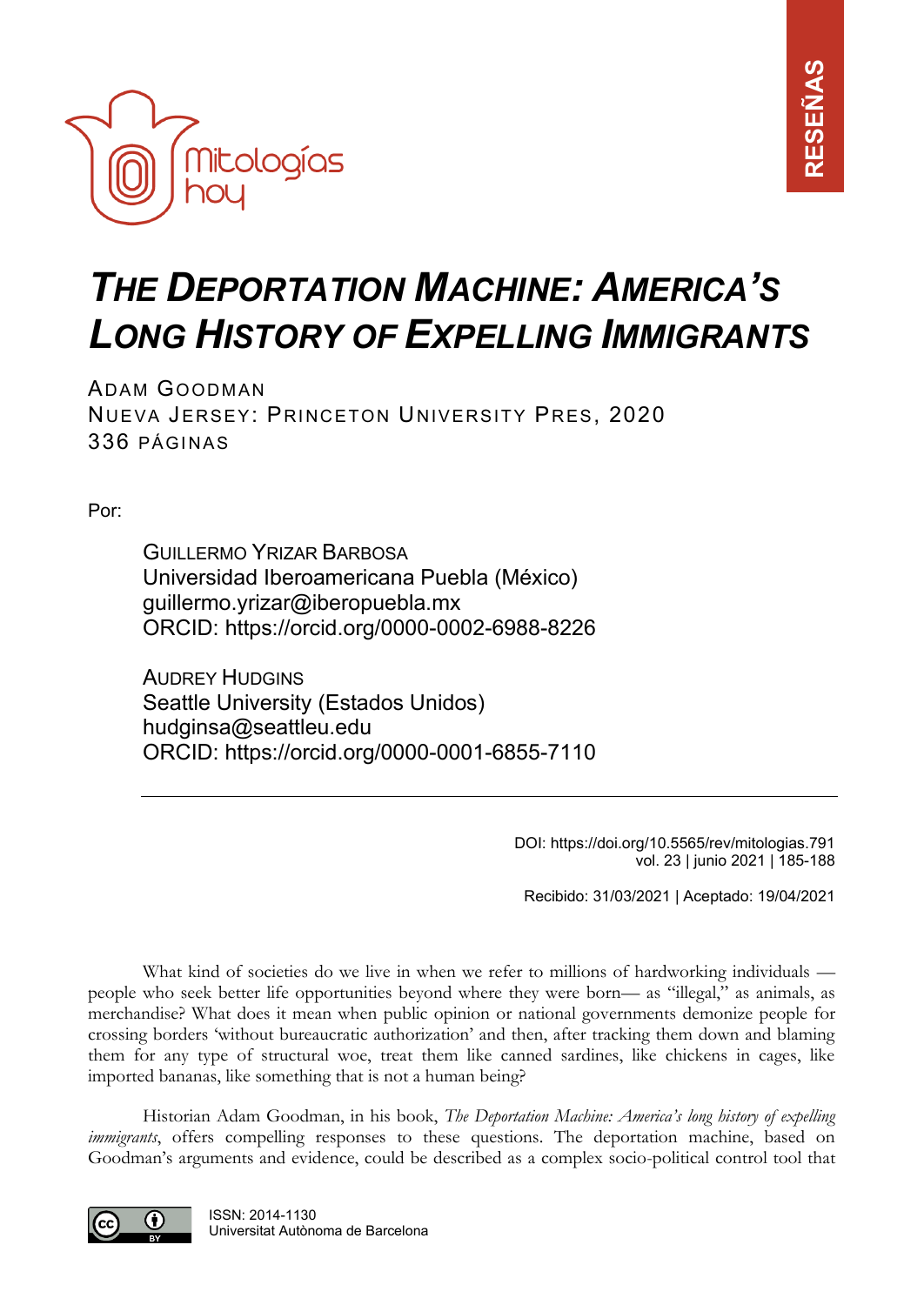has worked to exclude and separate individuals, families and communities, to the benefit of a few and to the detriment of millions. To the benefit of corrupt politicians and private corporations across international borders, to the detriment of human beings seeking better opportunities or trying to survive beyond their places of origin. Goodman distills the essence of this complex and variegated sociopolitical machine through outstanding and demanding intellectual, emotional, and physical work, which takes the form of a prominent book that we hope will one day be available in Spanish and other languages.

The deportation machine is a sophisticated device with the power to expel disposable labor and lives, causing suffering across national borders that has been openly sanctioned by nation-states with the "legitimate monopoly" to govern human flows under the current economic system of capital accumulation. According to Goodman, since the first decades of the 20th century federal officials in the United States immigration bureaucracy have had great discretionary power: "[t]he deportation machine that legislators and immigration bureaucrats established during these decades prioritized speed and economy over the constitutional right of people to due process" (29). The result creates a disproportionate effect on Mexicans. Goodman reports that there have been 57 million deportations in the last 125 years and Mexican nationals represent nine out of every ten deportees (6).

While carefully recounting the dark history of expulsion of immigrants from the United States, the book also charts the shameful cooperation and collusion of the Mexican government in the mistreatment and violation of the human rights of migrants in North America. Goodman's introduction invites readers to understand the machine, causing us to deeply ponder a question: "What kind of nation is the United States?" But we are called to consider other questions such as: What kind of nation is Mexico? What does it say about our governments and communities if we ignore a machine that systematically enforces socioeconomic exclusion, reifies multiple forms of inequality, promotes forced displacement, and legitimizes violent political borders?

Through careful work in archives on both sides of the Mexico-United States border, Goodman demonstrates his skill as an international migration historian dealing with a transnational phenomenon (and what the media often calls an ongoing "humanitarian crisis"),1 shining a light on the complicity of immigration authorities in the United States and Mexico. One example from Chapter 3 drives this observation home: in the 1950s, bananas from the Mexican state of Tabasco sailed on air-conditioned Mexican ships to the United States while these same cargo holds —unairconditioned due to the excessive costs— returned migrants to Mexico. Packed like sardines in a can and lacking the minimum conditions of human dignity on the two-day trip, ultimately tens of thousands of Mexican families shared this traumatic experience that included enduring the vomiting of fellow travelers, leading some to try to escape or end their lives at sea. The goal was to traumatize these migrants to deter future unauthorized migration.

Lest we believe this is just an anecdote of a distant and obscure past, this historical reality continues in other forms and is now present-day practice from the United States and Mexico to countries in Central America, particularly to Honduras, and other world regions. In October 2019, the commissioner of the Mexican National Institute of Migration (Instituto Nacional de Migración or INM), when referring to the expulsion of more than three hundred people from India said: "it is a warning for all transcontinental migration that even if they are from Mars, we are going to send them to India, to Cameroon, to Africa!" (Kino Border Initiative, 2019: s/p).2 After several civil society organizations questioned this statement, the INM commissioner apologized, but the damage was

<sup>&</sup>lt;sup>1</sup> From our perspective this is not a recent phenomenon, particularly considering over three decades of limited and partial policies and laws not addressing the root causes of international migration or promoting the protection of human rights.

<sup>2</sup> See Kino Border Initiative (2019): "A Vertical Wall": Immigration Enforcement in Mexico, available at: https://www.kinoborderinitiative.org/mexico-enforcement/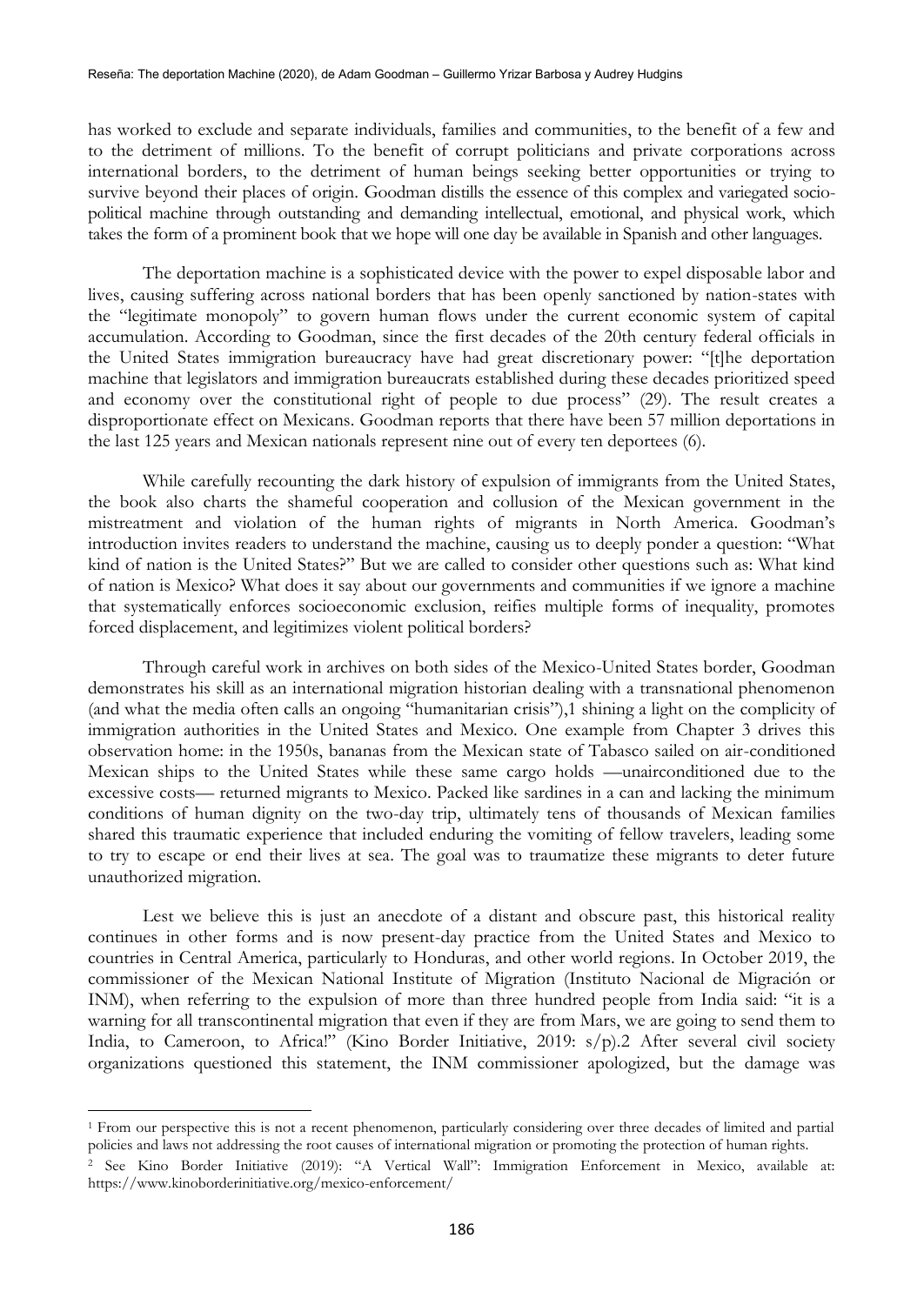already done; it clearly demonstrates how undocumented migrants are not seen as human by certain Mexican federal authorities.

Furthermore, the policies of the Trump administration (2017-2021) reify this racist, xenophobic, and anti-immigrant perspective, with over four hundred actions against immigrants and migrant cross-border communities that will take years for the Biden administration to unroll. Adam Goodman in this book describes the way in which US state and non-state actors use internal borders to restrict mobility, effectively making non-American-citizens prisoners in their own homes (108). As the United States wrestles with its racist and xenophobic past and present, the migrant person is the rope in a tug of war. Stretched between national security and human security, the migrant's human rights, life, and livelihood hang in the balance.

Under the current López Obrador administration (2018-2024), contradictory discourses and policies towards undocumented migrants in Mexico remind us what Goodman explains in Chapter 2 about "coerced removal" during the Great Depression in Texas under Operation Wetback in 1954. When assessing this infamous immigration and deportation policy, Lieutenant General Joseph M. Swing, who was at the time the Commissioner of the Immigration and Naturalization Service (INS) stated that:

> "every effort was made to make the drive as humane as possible", adding that "families were not separated" and "aliens with long residence in the United States who had established roots were not molested". These claims, however, were false. Deportation's punitive nature would become even more apparent in the coming weeks and months as Operation Wetback moved further into the interior of the country. (62)

During March 2021 in the southern state of Chiapas, located on the border with Guatemala, the INM in collaboration with the Mexican army and the (recently created) Guardia Nacional launched an "Humanitarian Rescue Operation" (Operativo de Rescate Humanitario) for migrant children, youth, and women that took the form a military parade, clearly displaying guns and war equipment. Along these lines and at least since 2018, there is widespread evidence of Mexican authorities using humanitarian rhetoric to target, detain, deport, and separate migrants travelling with their families not only in border regions but along the migratory routes in the interior of Mexico. These discourses and polices are contradictory because they are presented by governments as humanitarian, reasonable, and sensible for the situation they are addressing, but in fact they are discretionary, discriminatory, punitive, and violent.

Adam Goodman shows in the book that as critical scholars and human rights advocates in close collaboration with organizations in civil society we are not facing an invisible or invincible machine. In every chapter, but most clearly in the fourth one, Goodman brings aspects of the machine to life. We are invited into the human experience of migration and expulsion using oral histories that paint compelling pictures. We learn about the physical pain of seventeen-year-old Porfirio Flores Pruneda (89-90), who was shot in the back while trying to escape from a detention camp; and Estuacio Maldonado Martínez (99-100), who after disembarking the boat in Veracruz, walked from Mexico City to his place of origin in the state of Tamaulipas (over six hundred kilometers). We could feel the frustration of Gustavo Ramírez (114), who was deported about seventy times as he simply tried to reunite with his family in the United States. Goodman also shares stories from the media that illustrate the fear of deportation in the everyday lives of immigrant families, such as the case of Alicia (124), a thirty-two-year-old undocumented single mother with two children born in the United States who had lived in California for eight years. We can only imagine the trauma of being dragged by the hair out of one's home during a raid by immigration agents, as recounted by Fernando Artunez (130), a witness of his neighbor's experience. Similarly, we can empathize with the insecurity felt by Socorro Martínez in